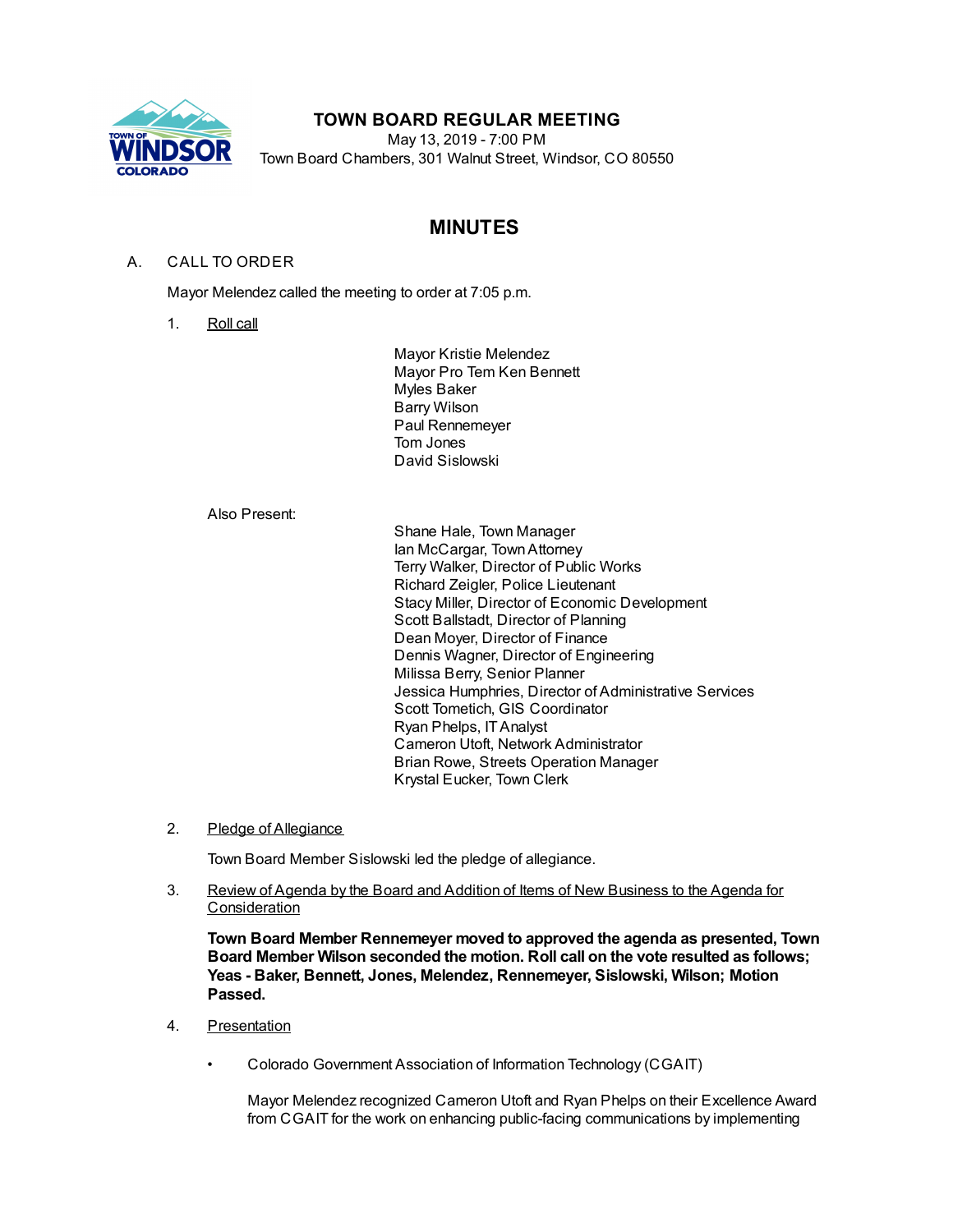• Cartegraph High Performance Government Award

Mayor Melendez recognized Brian Rowe and Scott Tometich for their Cartegraph High Performance Government Award. Cartegraph has been an incredible tool to assist in budgeting, planning, and tracking of assets.

- 5. Proclamation
	- Mental Health Month

Mayor Melendez read the Mental Health Month Proclamation.

Joanna Sinnwell with North Range Behavioral Health addressed the Board and thanked them for the proclamation.

• National Public Works Week Proclamation

Mayor Melendez read the National Public Works Week Proclamation.

Terry Walker, Director of Public Works addressed the Board and thanked them for the proclamation.

• National Police Week Proclamation

Mayor Melendez read the National Police Week Proclamation.

Lieutenant Ziegler addressed the Board and thanked them for their support and the reading of the proclamation this evening.

• Better Hearing and Speech Month Proclamation

Mayor Melendez read the Better Hearing and Speech Month Proclamation.

Lisa Ayers with Bright Skies Therapy Center thanked the Board for reading the proclamation this evening.

## 6. Board Liaison Reports

• Town Board Member Baker - Tree Board, Historic Preservation Commission

Town Board Member Baker reported the Tree Board will be meeting on May 28, 2019.

Mr. Baker reported the Historic Preservation Commission (HPC) recognized Carrie Ann Lucas at the last meeting. There was an election of a new Chair which is Ruth Brunner and the Vice Chair is Jean Zuckweiler. An update was received on the Windsor Lake signage which are water specific signs around Windsor Lake. A discussion regarding a partnership with the Windsor Severance Historical Society took place although it is not clear on how that would work. The 2019 HPC event will be tours of Boardwalk Park on June 6th and 27th.

• Town Board Member Wilson - Parks, Recreation and Culture Advisory Board; Poudre River Trail Corridor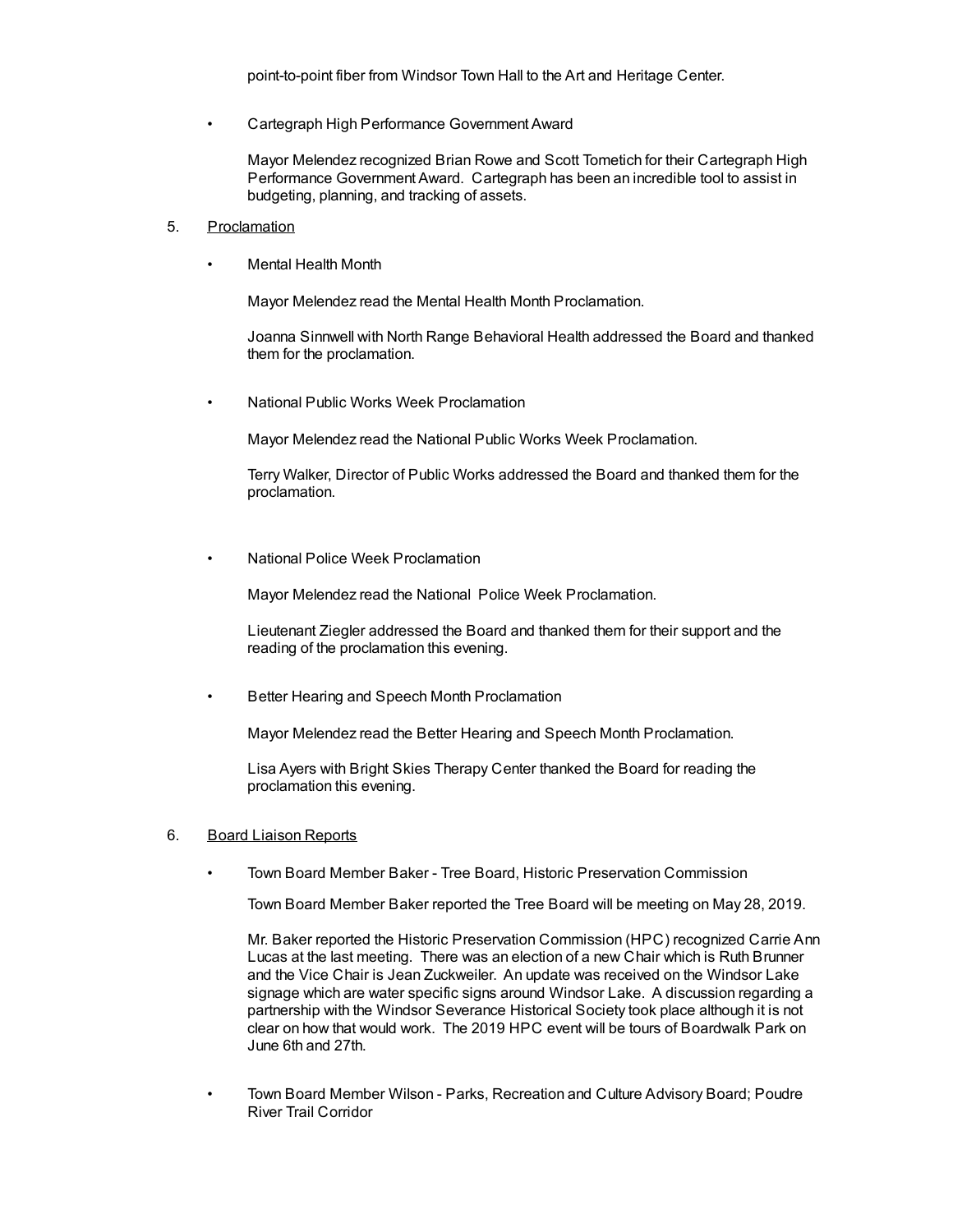Town Board Member Wilson reported the 2019 recreation program numbers through March are:

- 2,194 lunches served
- 340 flag football players in the spring
- 1,391 pickleball players
- 365 group swim lesson participants
- 1,195 private swim lessons
- 790 culture program participants
- 319 individuals educated through culture outreach programs

A strategic planning meeting will be taking place at the Recreation Center and the public is invited to share their opinions on the Parks, Recreation and Culture Department.

Mr. Wilson stated in regards to the Poudre River Trail Corridor Board, a meeting took place with Larimer County Natural Resources and there is a lot of excitement that is generating as there is over 20 miles of trail through Windsor, Weld County and Greeley. With the I-25 expansion project, the trail will go under the interstate and connect to the existing trail on the other side of the interstate.

• Mayor Pro Tem Bennett - Water and Sewer Board

Mayor Pro Tem Bennett reported the Water and Sewer Board met and there were a number of items on the agenda. Ms. Hegeman, Stormwater Manager gave an update on the MS4 System. There are five pollution programs that the Town is required to address; public education and outreach, illicit discharge detection and elimination program, construction sites, post construction and municipal operations. There was also an update on how Windsor is adjusting the raw water cash in lieu policy on a quarterly basis; this is due to the rapid increase in the cost of water. The Board also discussed what the proper role is for the Water and Sewer Board.

• Town Board Member Rennemeyer - Chamber of Commerce

Town Board Member Rennemeyer reported the Chamber has selected a new Executive Director which is now the CEO or President and that person is Scott Soldat-Valenzuela. A meet and greet will be scheduled in the near future.

• Town Board Member Jones - Windsor Housing Authority; Great Western Trail Authority

Town Board Member Jones reported the Great Western Trail Authority was ready to advertise for bids tomorrow although there is a property line dispute which involves approximately 500 square foot. The area is in the process of being surveyed.

• Town Board Member Sislowski - Clearview Library Board; Planning Commission

Town Board Member Sislowski reported the Planning Commission meet and held a public hearing regarding the Harmony Ridge Subdivision which is on this evening's agenda.

Mr. Sisloski reported the Library Board met and discussed adult programming, trivia at High Hops and arts and crafts. It was announced that Kelly Hall has been selected as the Business Outreach Coordinator for the Library.

• Mayor Melendez - Downtown Development Authority; North Front Range/MPO

Mayor Melendez reported the MPO approved unanimously the support letter of a supplemental \$250 million for the north I-25 segment 7 and 8. Information was reviewed from the Colorado Air Quality Control Commission. Rebecca White, CDOT's new Director of the Division of Transportation Development gave a detailed presentation on resetting CDOT's statewide planning process to include all modes of transportation through the development of a 10 year strategic plan of projects.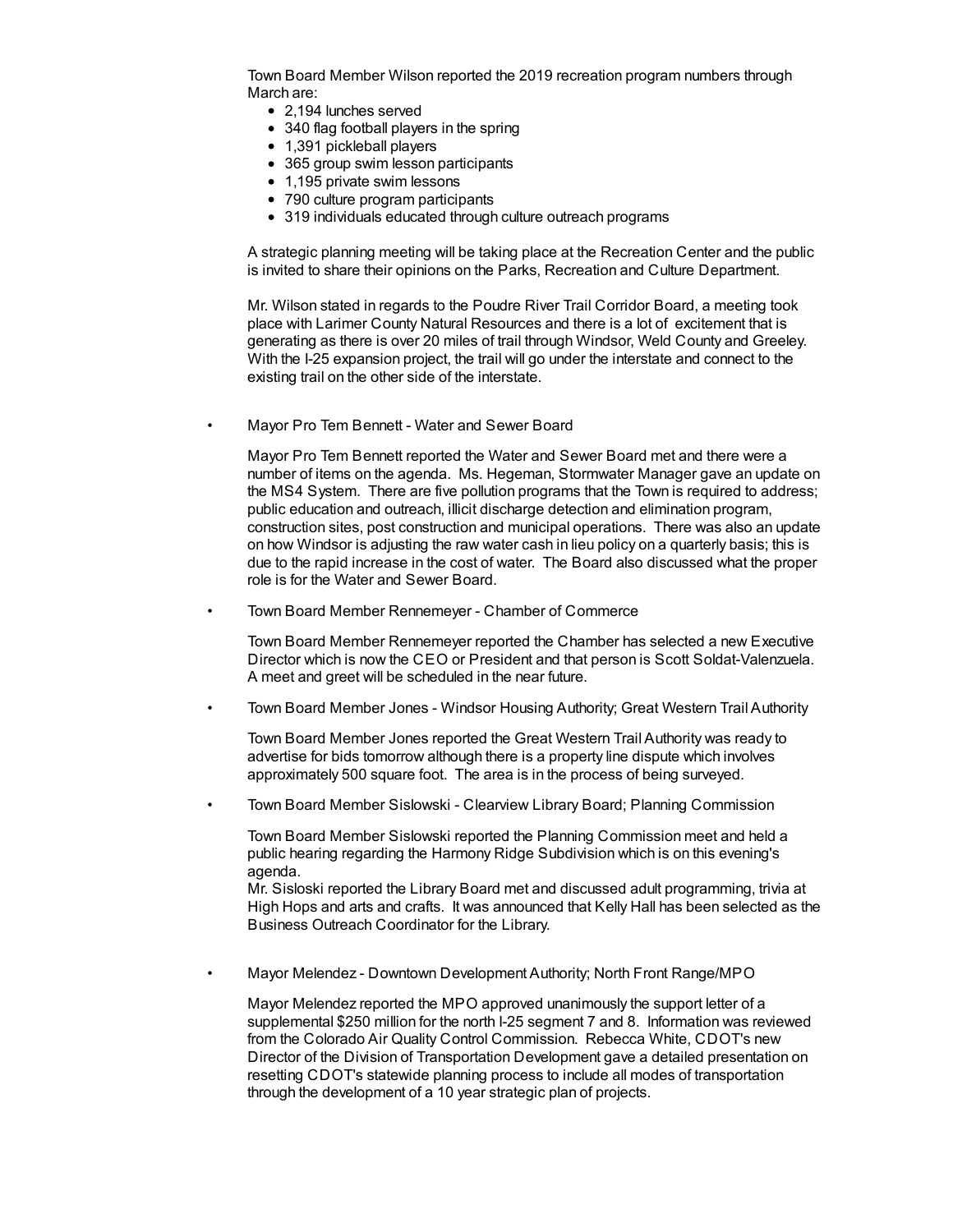## 7. Public Invited to be Heard

Brandon Battaglia, 306 Hemlock Drive, Windsor, CO is looking for clarification of the abandon vehicle ordinance.

Ms. Melendez referred Mr. Battaglia to Mr. Hale for more information.

Katie Scherer, Clearview Library Board addressed the Town Board and informed them that the Library will be working on a Strategic Plan. The winner of the Chili Cook-off was On the Border.

# B. CONSENT CALENDAR

- 1. Minutes of the April 1, 2019 Special Meeting, Minutes of the April 8, 2019 Special Meeting and Minutes of the April 22, 2019 Regular Meeting - K. Eucker
- 2. Resolution No. 2019-39 A ResolutionAccepting a Permanent Public Utility Easement Upon Lot 4, Windsor Commons Subdivision First Filing - D. Blair
- 3. Report of Bills April 2019 D. Moyer

**Town Board Member Rennemeyer moved to approve the consent calendar, Mayor Pro Tem Bennett seconded the motion. Roll call on the vote resulted as follows; Yeas - Baker, Bennett, Jones, Melendez, Rennemeyer, Sislowski, Wilson; Motion Passed.**

## C. BOARD ACTION

1. Ordinance No. 2019-1587 - An Ordinance Revising and Readopting the Methodology and Cash In-Lieu Payments pursuant to the Intergovernmental Agreement Concerning Land Dedication or Payments In-Lieu for School Purposes entered into by the Town of Windsor and Weld County School District RE-4

Per Mr. Ballstadt, the enclosed ordinance will revise and readopt the methodology and cash inlieu payments pursuant to the Intergovernmental Agreement Concerning Land Dedication or Payments In-Lieu for School Purposes entered into by the Town of Windsor and Weld County School District RE-4.

There have been no changes to the ordinance since first reading and staff recommends approval of the ordinance on second reading as presented.

Ms. Melendez inquired if there is something now that is set up so that it will be looked at on an more frequent basis.

Mr. Ballstadt stated he believed the district has been looking at it on a more frequent basis although not reporting their reviews back to the Town Board. It was requested of the District to include some of that information in their annual report.

Ms. Melendez opened the meeting up for public comment to which there was none.

**Mayor Pro Tem Bennett moved to approve Ordinance 2019-1587, Town Board Member Rennemeyer seconded the motion. Roll call on the vote resulted as follows; Yeas - Baker, Bennett, Jones, Melendez, Rennemeyer, Sislowski, Wilson; Motion Passed.**

2. Public Hearing – Final Major Subdivision - The Ridge at Harmony Road Subdivision 3rd Filing– Jeff Mark, The Landhuis Company, applicant / Kristin Turner, TB Group, applicant's representative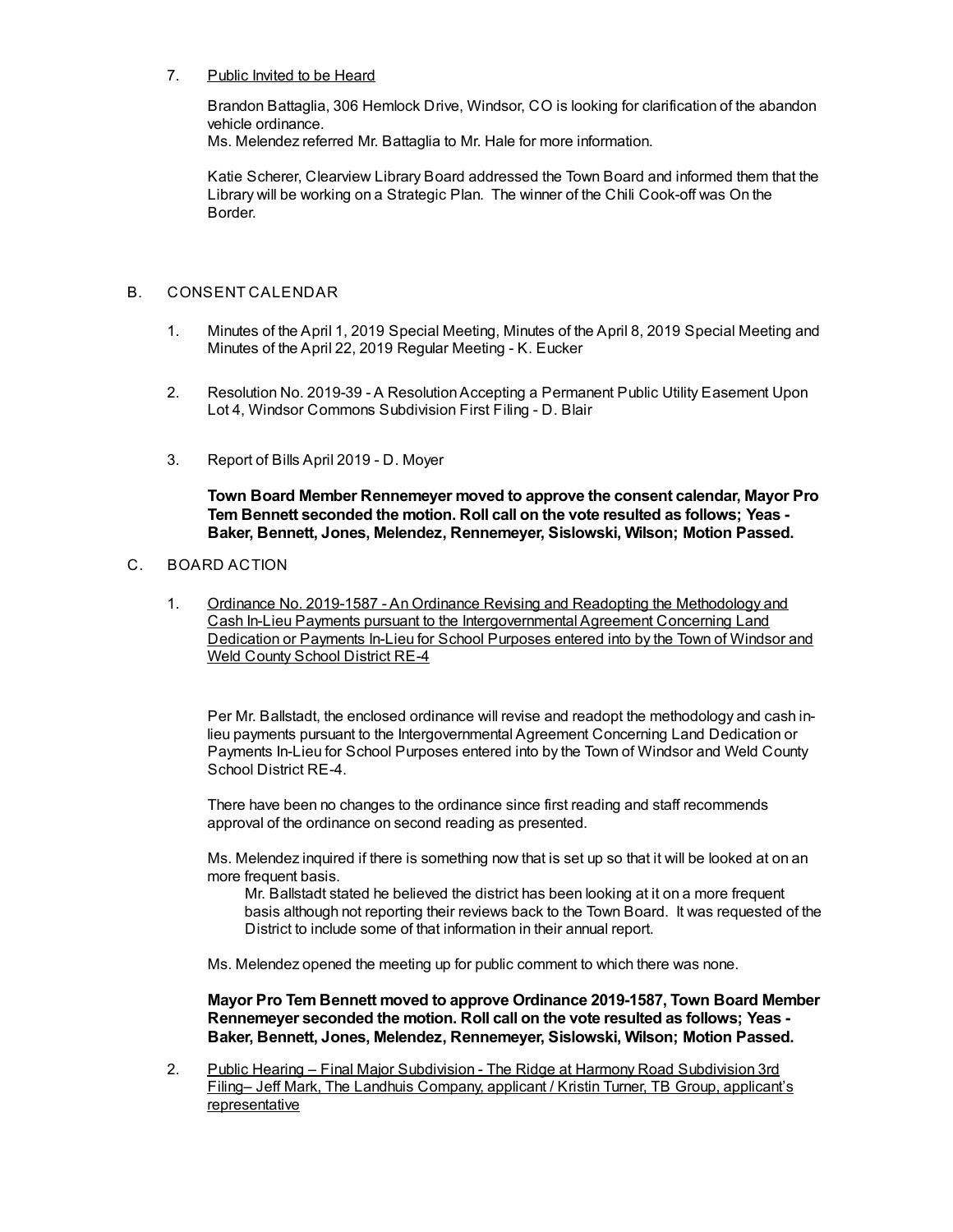## **Town Board Member Rennemeyer moved to open the public heairng, Town Board Member Jones seconded the motion. Roll call on the vote resulted as follows; Yeas - Baker, Bennett, Jones, Melendez, Rennemeyer, Sislowski, Wilson; Motion Passed.**

Mr. Sislowski stated, "Madam Mayor, in my capacity as the Town Board liaison for the Planning Commission I was present at the Commission meeting during which this matter was previously presented. I wish to state that my participation in the Planning Commission proceedings has in no way influenced me in my capacity as a Town Board Member this evening. I will make my decision and cast my vote this evening based solely on the evidence presented during this public hearing."

Per Ms. Berry, the applicant has submitted a final major subdivision plat, known as The Ridge at Harmony Road Subdivision 3rd Filing. The subdivision encompasses approximately 148 acres and is zoned Residential Mixed Use (RMU).

Final Plat characteristics:

- 301 single-family lots Most lots are between 7,000 and 9,000 sf Larger lots (9,000 30,000 sf) adjacent to Alexander Estates Subdivision
- Product: 1 & 2-story houses with attached 2-3 car garages
- Tracts for open space (34 acres), commercial (7 acres), multi-family (7.5 acres), and other (10 acres) future development
- Connections to school site through neighborhood, intersection bulb-outs, widened sidewalk along north side of Harmony Ridge Parkway (to school site in Phase 2)
- Town trail along Harmony Road & WCR 15
- Park sites = approximately 1 acre total over 2 tracts (large park site in Phase 2)
- Offsite improvements will include widening of Harmony Road to four lanes with a landscaped median
- Boxelder lift station site on WCR 15

Since the preliminary plat stage, an irrigation line has been re-routed from an alignment in the interior of the subdivision to an easement along WCR 15. The residential lot count and general residential lot sizes, open spaces tracts, and future development tracts have not changed.

Staff is working with the applicant to ensure screening of the Boxelder lift station as viewed from the Town trail and from WCR 15. The Town is also working with the applicant on agreements in regard to the construction and maintenance of improvements to Harmony Road between Duncroft Drive and WCR 15.

During the preliminary plat phase, the applicant held a neighborhood meeting on March 8, 2018, in accordance with Chapter 16, Article XXXI of the Municipal Code. There were approximately eight neighbors in attendance. Please see the enclosed neighborhood meeting notes for discussion topics and responses.

At the May 1, 2019 Planning Commission meeting, Doug Ochsner, representing the Lake Lee Lateral Ditch Company, requested that the applicant install a smooth wire fence along the northern property line to discourage people from trespassing on the ditch company property and also to install a gate at the WCR 15 entrance to the ditch access road to deter people from driving on the road. The applicant's representative stated that the requests would be conveyed to the applicant.

At its May 1, 2019 regular meeting, the Planning Commission forwarded a recommendation of approval with the condition that all remaining Planning Commission and staff comments be addressed including the applicant working with staff to screen the Boxelder lift station facility as viewed from the Town Trail and WCR 15.

The application is consistent with various goals of the Comprehensive Plan.

Notification for the public hearing was completed in accordance with the Municipal Code.

At their May 1, 2019 regular meeting of the Planning Commission,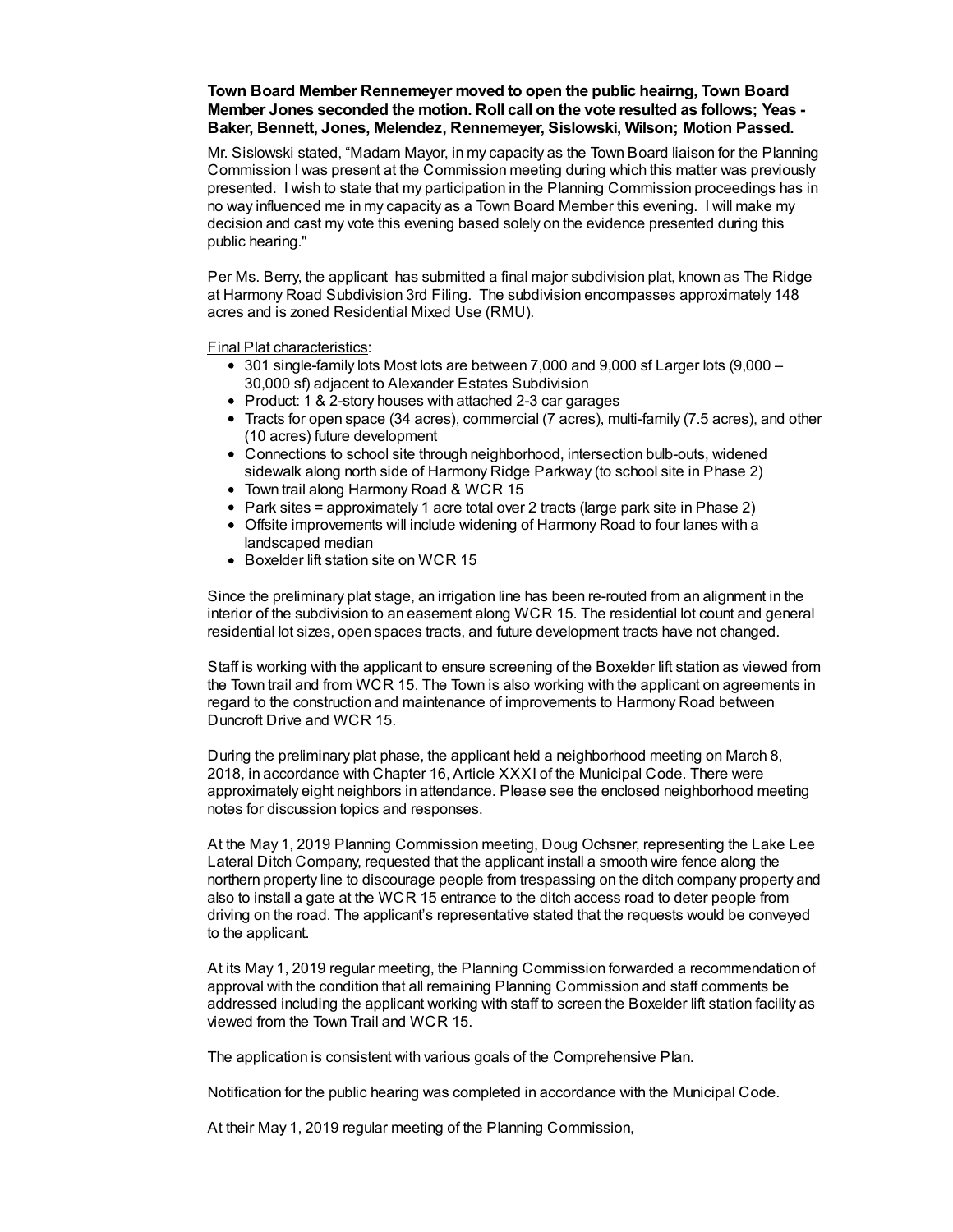Staff requests the following be entered into the record:

- Application and supplemental material
- Staff memorandum and supporting documents
- All testimony presented during the public hearing
- Recommendation

Mr. Sislowski requested clarification regarding the request for fencing and the access gate.

Ms. Berry stated at the Planning Commission meeting, a representative from the ditch company voiced a concern of the ditch becoming an attraction to people in the area and at that meeting it was suggested that there be a fence put up on the southern portion of the ditch. A gate was also requested at the east end of the property where it meets County Road 15 to prohibit people from entering the site.

The applicant Jeff Mark addressed the Board and stated there have been many discussions with the ditch company and they are willing to work with the ditch company within reason. Fencing along that ditch is very expensive.

Kristen with Birdsell Group addressed the Board and stated the fencing and gate request is a fairly new request. Typically in the Northern Colorado area is that when there is a ditch there is often a ditch located in close proximity. Although, there have been no trails planned for that area. There will also be signage placed in the area.

- Dr. Jones inquired if there was a trail planned along the ditch. Mr. Mark stated there was no trail planned although there is kind of a natural trail in the area.
- Mr. Baker inquired as to who is technically responsible to protect the ditch. Mr. McCargar stated it is the responsibility of the property own to fence out.
- Ms. Melendez inquired as to the farthest distance between the property to the ditch. Mr. Mark stated it looks to be approximately 30-50 feet.
- Mr. Baker inquired as to open space and it looks like a large portion is on Harmony Road. Mr. Mark stated those area actually future development tracts.
- Mr. Bennett inquired as to how close the lift stated is to Harmony Road. Ms. Berry stated if approximately 400 feet off of Harmony Road.
- Mr. Bennett inquired as to how extensive the landscaping is. Ms. Berry stated there is landscaping already on the south portion and there is an open space area with larger evergreens.
- Dr. Jones inquired if the park space is meeting the Town of Windsor requirements. Ms. Berry stated they were meeting requirements.
- Ms. Melendez inquired if the screening will include fencing. Ms. Berry stated there has been discussion regarding a privacy fence.
- Dr. Jones inquired if Boxelder will serve this area in perpetuity Ms. Berry that is the understanding.

## **Town Board Member Rennemeyer moved to close public hearing, Town Board Member Baker seconded the motion. Roll call on the vote resulted as follows; Yeas - Baker, Bennett, Jones, Melendez, Rennemeyer, Sislowski, Wilson; Motion Passed.**

3. Resolution 2019-40 - A ResolutionApproving a Final Major Subdivision - The Ridge at Harmony Road 3rd Filing - Jeff Mark, Landhuis Company, applicant / Kristin Turner, TB Group, Applicant's Representative

Ms. Berry had nothing further to add.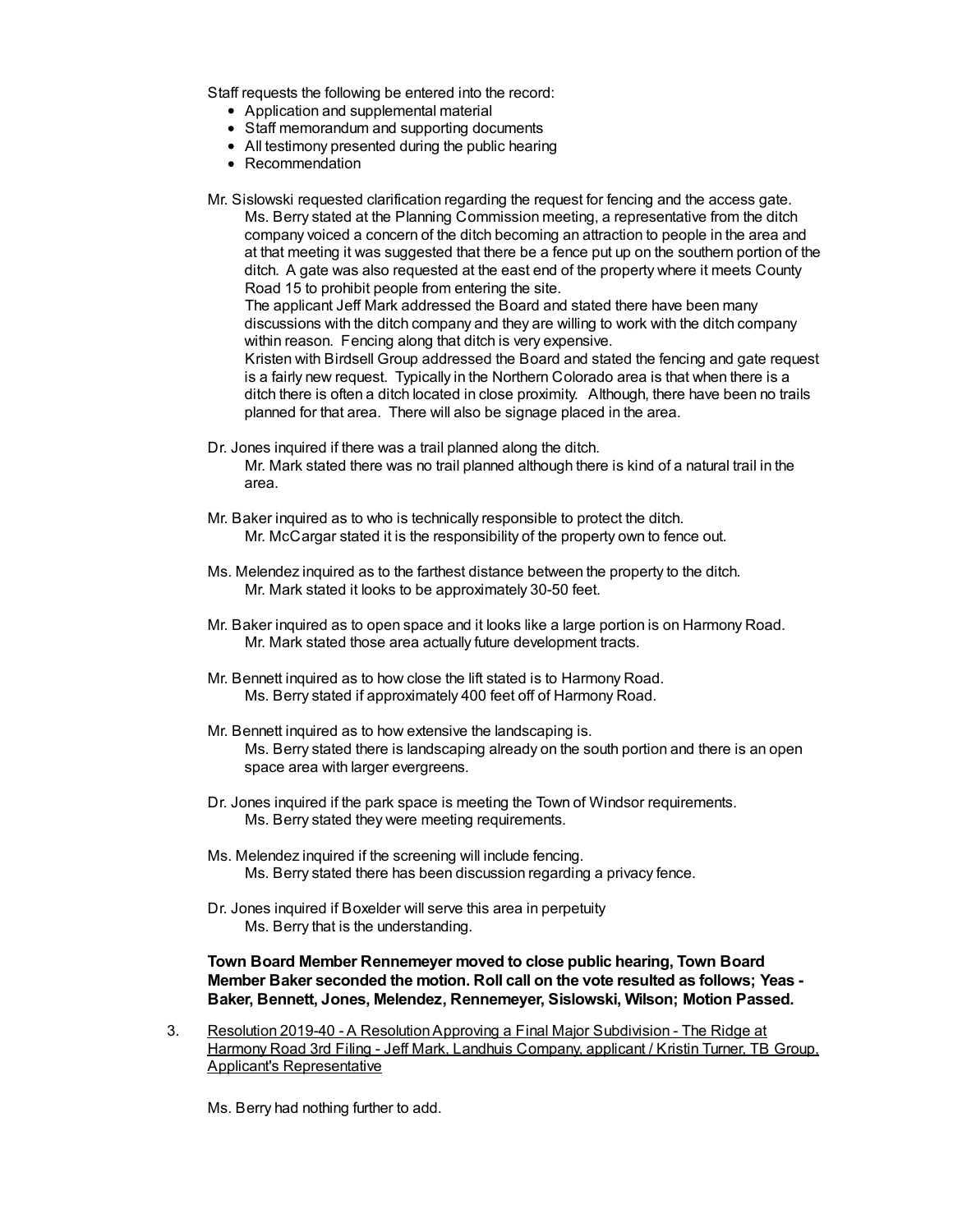**Town Board Member Rennemeyer moved to approve Resolution 2019-40, Mayor Pro Tem Bennett seconded the motion. Roll call on the vote resulted as follows; Yeas - Baker, Bennett, Jones, Melendez, Rennemeyer, Sislowski, Wilson; Motion Passed.**

4. Ordinance No. 2019-1588 - An Ordinance Amending the Windsor Municipal Code Concerning Renewal Requirements for Sales Tax Licenses and Requirements for Sales Tax Licenses and Requirements for Business Licenses in the Town of Windsor Colorado

Per Mr. Moyer, In Windsor's original sales tax code, all sales tax licenses renew on January 1, thus causing a heavy workload in the months of November and December each year. This ordinance changes that to make the licenses renewable 12 months after they originate. This will even the workflow throughout the year.

Additionally our existing code requires that mobile food vendors have a separate license for each location that they may park their truck. This ordinance eliminates that requirement, requiring only one license with our planning department approving the places the trucks request to park.

Mr. Bennett inquired if it matters if it is on public or private property Mr. Moyer stated mobile vendors can not set up in a public right-of-way.

Mr. Wilson thanked Mr. Moyer for the change in the ordinance to make the process more feasible to mobile food vendors.

Ms. Melendez inquired if the fee will be going up from \$10 to \$25 for the licenses. Mr. Moyer stated that it will be going up to \$25.

Mr. Sislowski commented that this is well thought out and simplifies workload.

**Town Board Member Rennemeyer moved to approve Ordinance 2019-1588, Mayor Pro Tem Bennett seconded the motion. Roll call on the vote resulted as follows; Yeas - Baker, Bennett, Jones, Melendez, Rennemeyer, Sislowski, Wilson; Motion Passed.**

5. Financial Report February 2019

Mr. Moyer gave an overview of the financial reported that was included in packet material.

6. Financial Report March 2019

Mr. Moyer gave an overview of the financial report that was included in packet material.

## D. COMMUNICATIONS

- 1. Communications from TownAttorney
- 2. Communications from Town Staff

Mr. McCargar reminded the Board of the executive session this evening.

Mr. Ballstadt informed the Board that the Community Development and Building Permit reports are currently behinds due to the changes in staffing.

Mr Wagner gave an overview of the some areas where work has been done in Windsor to ease the amount of flooding that occurs in the area. If the river continues to come up above 3,000 CFS, there will be roads that will flood.

Mr. Hale informed the Board that Windsor placed 5th in the Mayor's Water Challenge